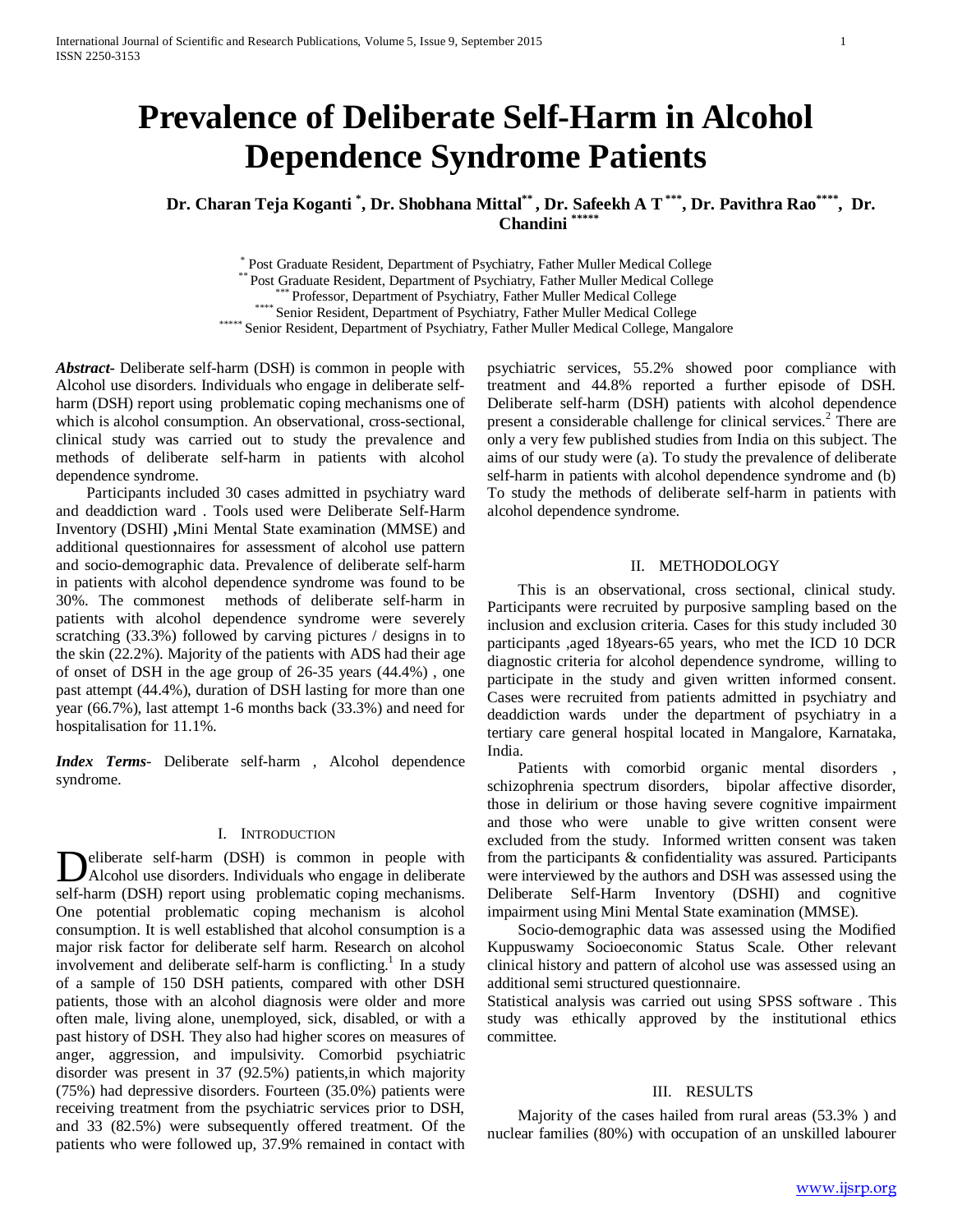(33.3%) . Most of the participants belonged to the lower middle (33.3%) and middle socio economic categories (26.7%). Majority of the cases were in the age bracket of 31-40 yrs (40 %). Cases comprised of 66.7 % Hindus, 30 % Christians and 3.3% Muslims. On an average, most of the cases (46.7%) were educated up to high school.

 Marital status of the cases varied with 70% being married, 30% being unmarried.

 From amongst the sample, 63.3% cases had comorbid nicotine dependence. 70% had comorbid medical comorbidities and 16.7% had psychiatric comorbidites. In the study group, gastritis and alcoholic liver disease were the most common medical comorbidity and anxiety disorders was the most common psychiatic comorbidity encountered.

 Majority of the cases had onset of alcohol dependence syndrome before the age of 25 years (86.7%) , total duration of alcohol dependence for a period of 5-10 years (40%). Majority of the patients scored between 25-30 on MMSE (96.7%) .

 30% of the patients had deliberate self- harm.(fig 1) The commonest methods of deliberate self-harm were severely scratching (33.3%) , carving pictures / designs into skin (22.2%), burning with lighter or match (11.1%) , carving wounds into skin (11.1%) , cutting (11.1%) and burning with cigarette (11.1%).  $(fig 2)$ 



**FIGURE 1 : PREVALENCE OF DSH IN ADS PATIENTS**



**FIGURE 2 : METHODS USED FOR DSH IN ADS PATIENTS**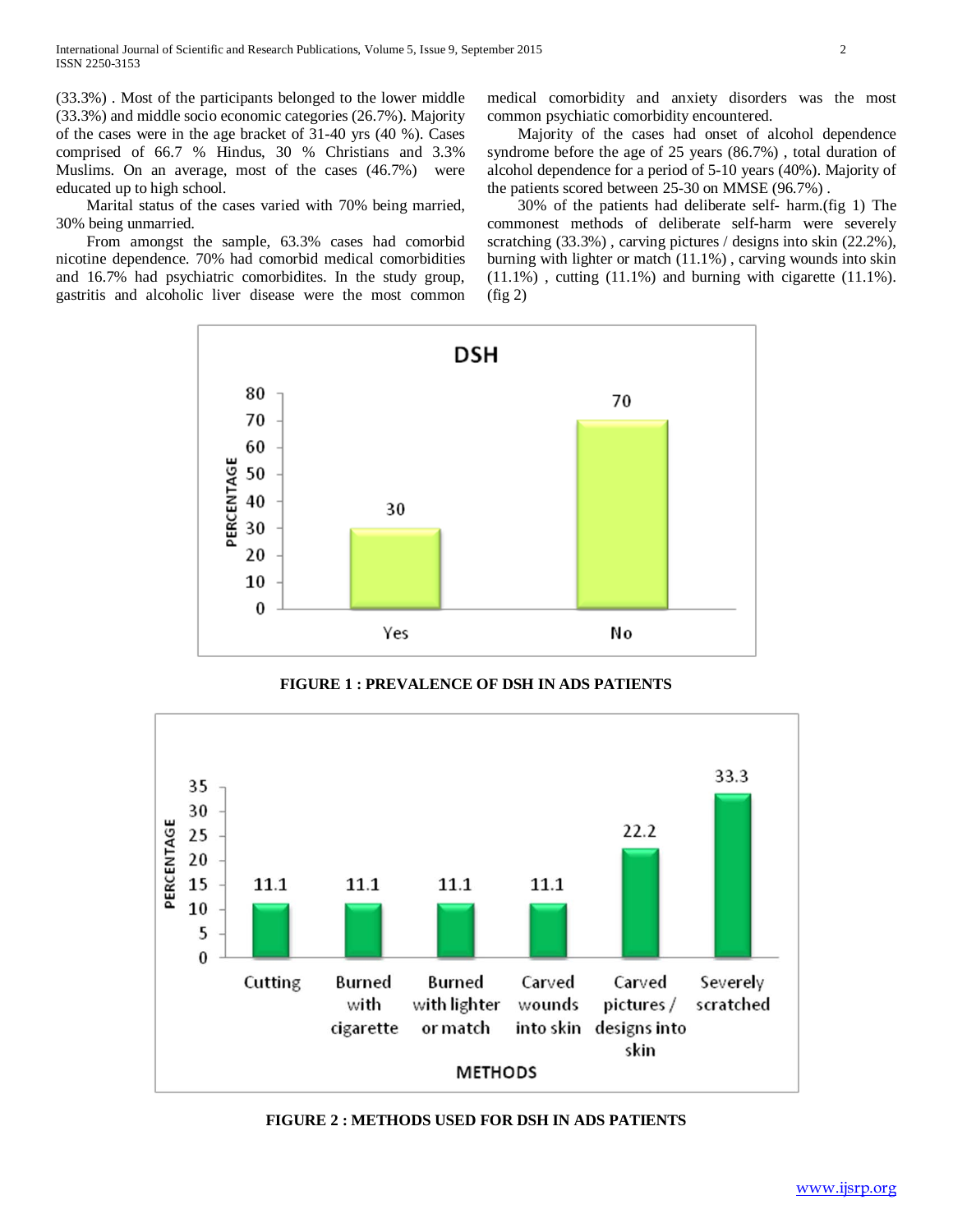Majority of the patients with ADS had their onset of DSH in the age group of 26-35 years (44.4%) (fig3) , one past attempt (44.4%) (fig 4), duration of DSH behviour lasting for more than one year (66.7%) (fig 5), last attempt 1-6 months back (33.3%) (fig 6) and need for hospitalisation for 11.1% (fig 7).



## **FIGURE 3 : AGE OF ONSET OF DSH**



## **FIGURE 4 : NO :OF PAST ATTEMPTS OF DSH**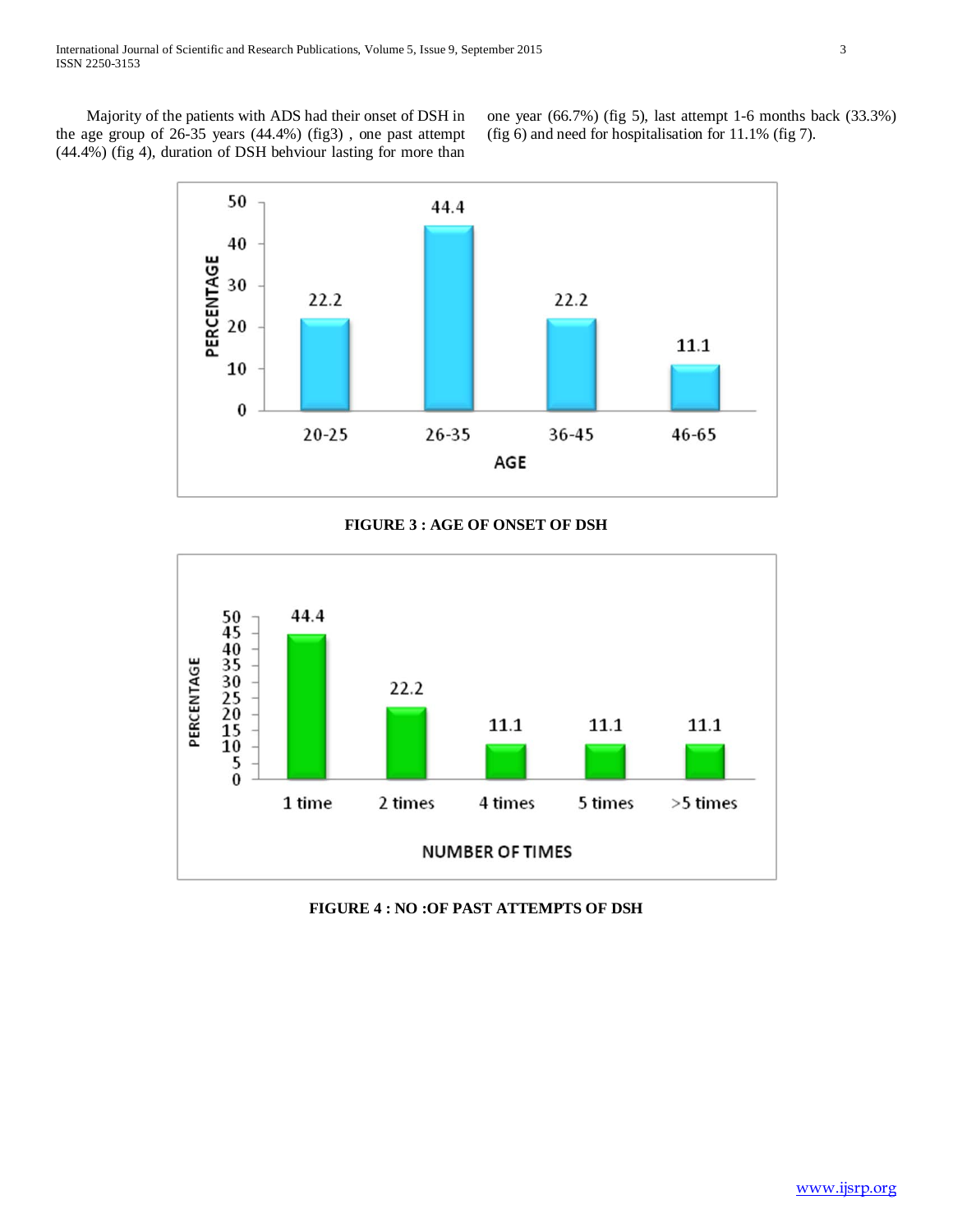International Journal of Scientific and Research Publications, Volume 5, Issue 9, September 2015 4 ISSN 2250-3153



## **FIGURE 5 : DURATION OF DSH**



## **FIGURE 6 : DURATION OF PAST ATTEMPTS**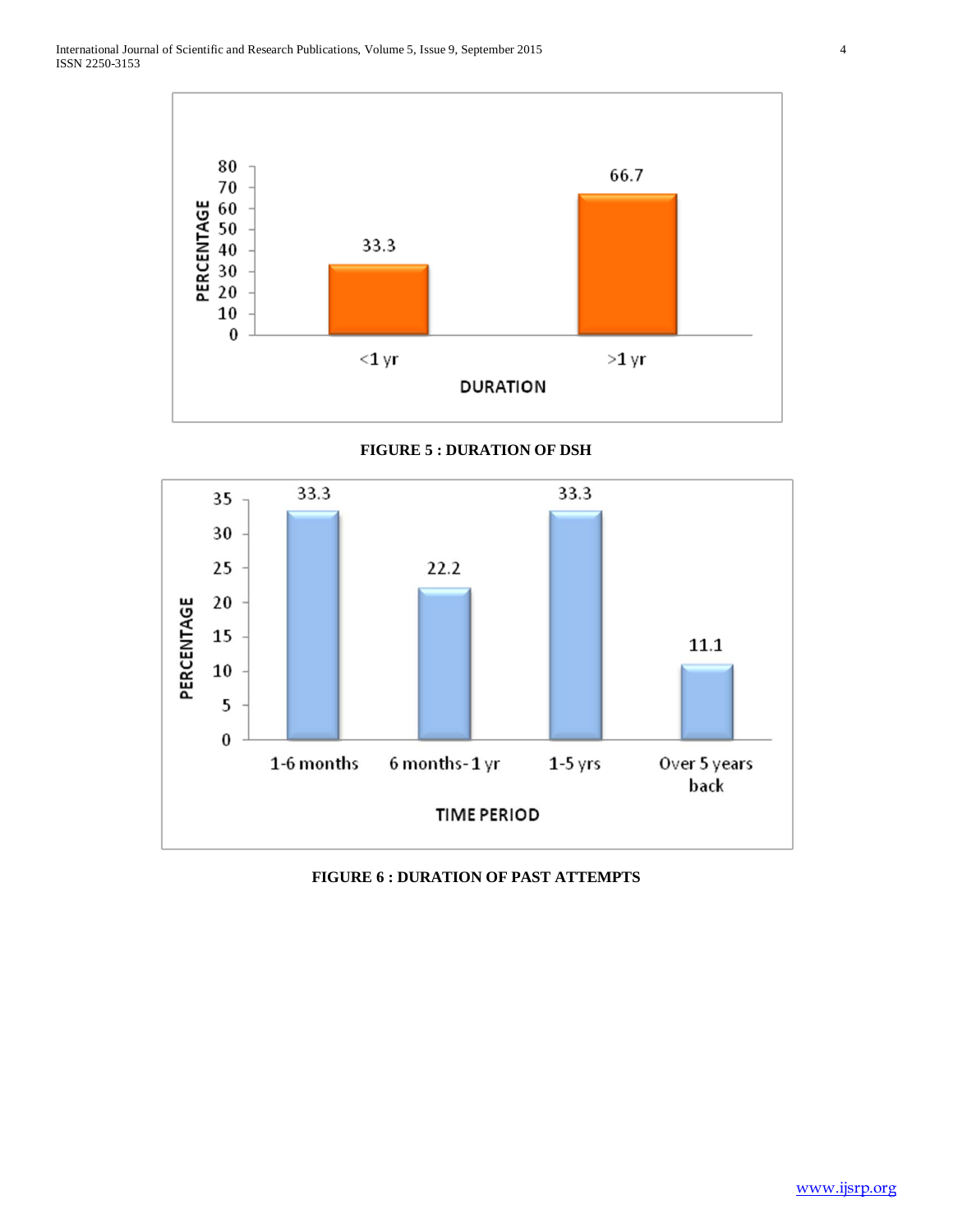International Journal of Scientific and Research Publications, Volume 5, Issue 9, September 2015 5 ISSN 2250-3153





## IV. DISCUSSION

 Deliberate self-harm (DSH) is the intentional destruction of healthy body tissue without conscious suicidal intent.<sup>3</sup> It includes behaviours such as cutting, burning, scratching,carving and head banging. DSH may include a range of self harming behaviours which may range between those with no immediate physical tissue damage (i.e. self-starvation or alcohol abuse) to those that include suicide-related behaviours (i.e. self poisoning). Genital self mutilation which is a rare and a severe form of selfinjurious behaviour can also be seen .4

 There are a number of theories explaining DSH which includes affect regulation, depersonalization and behavioural / environmental but there remains a lack of consensus on the aetiology of DSH. There are strong evidences for a selfpunishment function, and modest evidence for anti-dissociation, interpersonal-influence, anti-suicide, sensation-seeking, and interpersonal boundaries functions.<sup>5</sup>

 The prevalence rates of DSH ranges between 4% to 20% in adult inpatients and up to 40% in adolescent inpatients. In nonclinical populations, the estimates range between 12% and 38% in college / university students. The highest risk age group for DSH is 18 to 34 years with a female to male ratio estimated at 8:1 for adolescents and at 1.6:1 for the  $20-50$  age group.<sup>6</sup> The prevalence rates of the current investigation (30%) are consistent with the study , however, the study sample consisted of only male patients.

 There has been a significant increase in excessive drinking and consumption of alcohol around the time of DSH by females than males. These changes may relate to increased rates in the affordability and availability of alcohol and to social changes in drinking patterns. They have implications for services for DSH patients and may have an impact on future patterns of suicidal behaviour.<sup>7</sup> Characteristics of suicide victims with positive blood alcohol concentration are suggestive of Deliberate Self-Harm Syndrome (low lethality methods, substance misuse). These being at high risk of repeated suicide attempts, previous selfharm involving alcohol may represent a warning sign and access

to medication should be limited to prevent recidivism.<sup>8</sup> There is a strong association between alcohol consumption and suicide/poisoning/deliberate self-harm.<sup>9</sup>

 Alcohol dependent patients were more likely than other attempters to be male, have histories of personality disorder and criminal offences and to make repeat attempts, and the drug misusers were more likely to be living alone and unemployed. These are characteristics associated with high risk of suicide.<sup>10</sup> Alcohol-related deaths were associated with unemployed/sick/disabled status, alcohol use during self-harm, referral to drug/alcohol services and lack of psychosocial assessment following self-harm was observed  $.11$  In a prospective cohort study , high alcohol use and psychological distress were significant risk factors for repeat DSH in both males and females.<sup>12</sup>

 This study attempted to assess prevalence rates of DSH in ADS . Few studies are available for the same . However, this study has the limitations of a small sample size and the results may not be generalizable to the general population as the population of the present study is a selected one attending a private teaching medical charitable institution in Mangalore. Hence the samples are not representative of the general population. Some of the limitations are due to natural constraints of an investigation which is a study work undertaken in a stipulated period of time. Some others could be attributed to the innate research problems in the area of assessment of DSH in ADS. The subjects are assessed at the time of admission. The assessment is not blind due to constraints of the study . Therefore, rater bias is possible. Comorbid personality disorders were not excluded .This study is a cross-sectional one, and throws light upon the association between DSH and ADS. However, it does not establish a clear causality between the same .A longitudinal study with a larger sample group,with both male and female patients, taking into account the family members report along with the patients report, may perhaps yield more accurate results. Further research need to compare the prevalence rates between ADS and ADS with comorbid anxiety disorders.